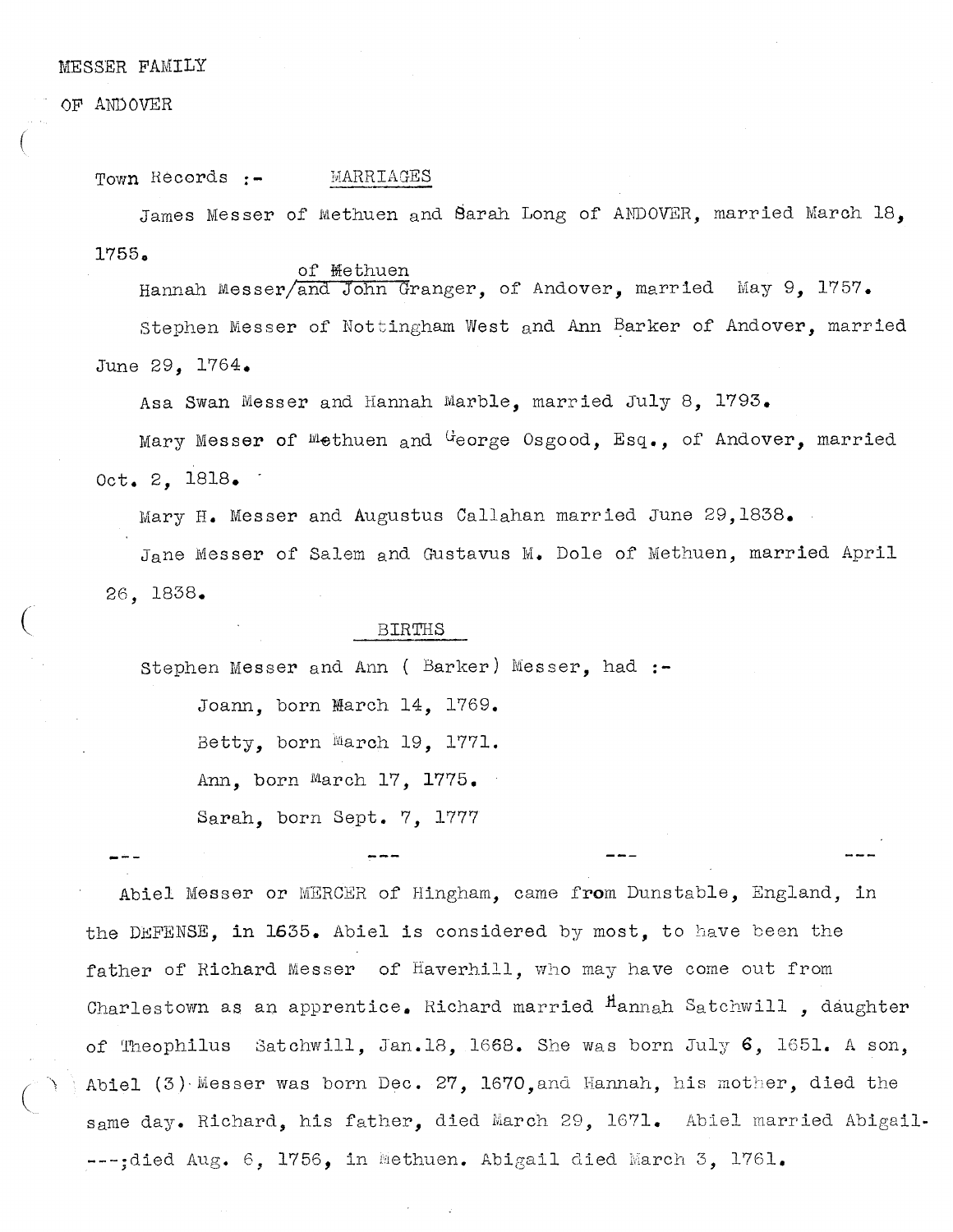Abiel (3) Messer ( Rich. (2) Abiel(1) and wife Abigail---; had:-Richard  $(4)$ , bapt. 1696; m. Mehitabel-- ; b.1701; she d. Apr. 27, 1790; he d. Dec. 3, 1765.

Thomas  $(4)$ , b. 1698 ; m. 1722 Jane Peasley, born 1685, died Sept. 18  $1737$ ; Thomas died March 27, 1748, in Methuen.

John  $(4)$ , b. June 1, 1701; m. Sarah  $B$ arker of ANDOVER, March 29,1727. Nath'l  $(4)$ , b.  $F$ eb. 17, 1704; m. Elizabeth Gutterson, published in

Methuen Meeting House, Oct. 13, 1728, m.at home of Town Clerk Wm. Whitter, in Dracut. Bec.12. 1728: Nath'l died Jan.12, 1775; she d. Jan. 22, 1782, age 79.

Timothy (4), b. Aug. 10, 1707.

Richard  $(4)$  Messer( Abiel $(5)$  Rich $(2)$ Abiel $(1)$  and Mehitabel, had:-Jonathan (5), b. May 29, 1722;— James  $(5)$ , b. June 7, 1724; m. Sarah Long of ANDOVER.March.18.1755. Richard  $(5)$ , b. March 1, 1726; m. Abigail Swan ;  $d$ . Apr. 21, Abigail (5), b. March 16, 1729, Moses  $(5)$ , b. July 21, 1732; d. Nov. 1767. Samuel (5), b. June 30, 1736' Mehitabel  $(5)$ , b.  $0ct$ . 13, 1738.  $\text{Jacob}$ ,  $(5)$ , b. Sept. 21, 1741; was  $\texttt{Capt}$ .;m. Huldah--- ; d. Dec.12. 1806; she d. May 28, 1809 agd 68.

—2-.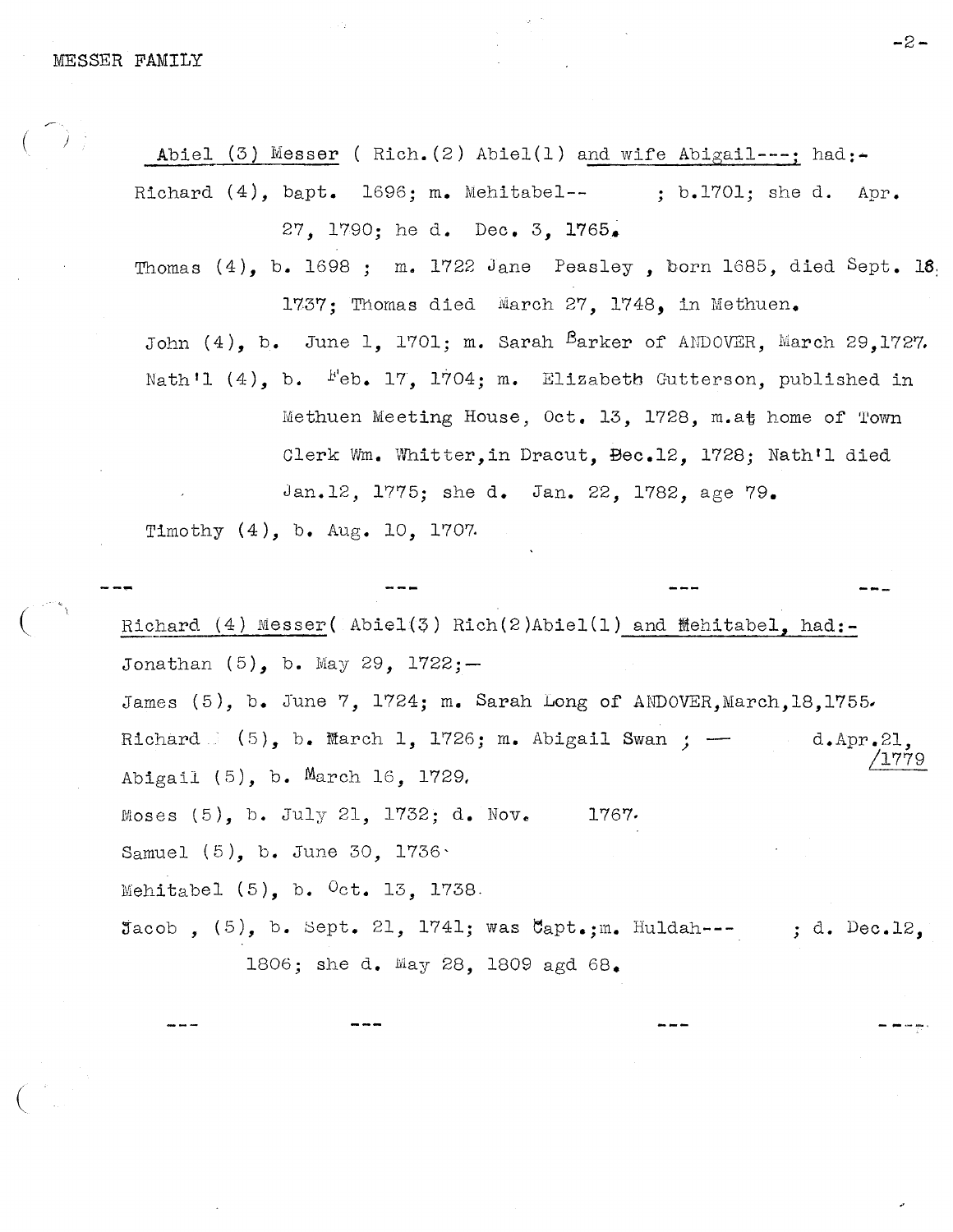Thomas  $(4)$  Messer(Abiel(2)(Rich.(1)) and Jane Peasley, had :- $4.994$ Timothy  $(5)$ , b. May 15, 1723; m. Hannah Marble, $\overline{71747}$ ; she b.Oct.20,1729 Samuel(5), b. Aug. 29,1724;he d. March 20, 1736. Sarah (5), b. March 21, 1726. Abiel  $(5)$ , b. May 15, 1727; in Methuen; m. Susanne Swan, 1754; she bapt in Methuen, Apr. 22, 1728 by Pastor Wingate of Amesbury Ch. Hannah (5), b. April 11, 1729 Elizabeth  $(5)$ , b. Nov. 11, 1730; published to Ben Marston, 1756. Tom  $(5)$ , b. March 27, 1732; -Phebe  $(5)$ , b. Dec. 24, 1733.  $D$ aniel (5), b. Dec. 8, 1735;  $$ by 2nd wife  $---(?)$ Abigail (5), h. July 12, 1741. John(4)Messer(Abiel(3)Rich.(2)Abiel(1) and Sarah Barker, had:-Ben (5), b. June 17, 1730 Lydia (5), b. Aug. 1, 1732 Sarah (5), b. May 20, 1735 John (5), b. March 1, 1737 James (5) b.--- ; d. March 27, 1748

 $Nath'1(4)$  Messer(Abiel(3) Rich. (2) Abiel(1) and Elizabeth Gutterson, had. William (5), b. Oct.3, 1729; d. Feb.9, 1761; published to Alice Barker of Andover, Sept. 25, 1750

Elizabeth  $(5)$ , b. March 31, 1732; pub.Capt.John Bodwell, 1748. 1761, Nath'l (5), b. Dec. 21, 1736; Lieut.; m./ $\overline{\text{Ruth}}$  Whittier , daughter of Richard Whittier and Eliz. Bodwell, b. Jan. 23, 1742 ; he d. Oct. 18, 1796.